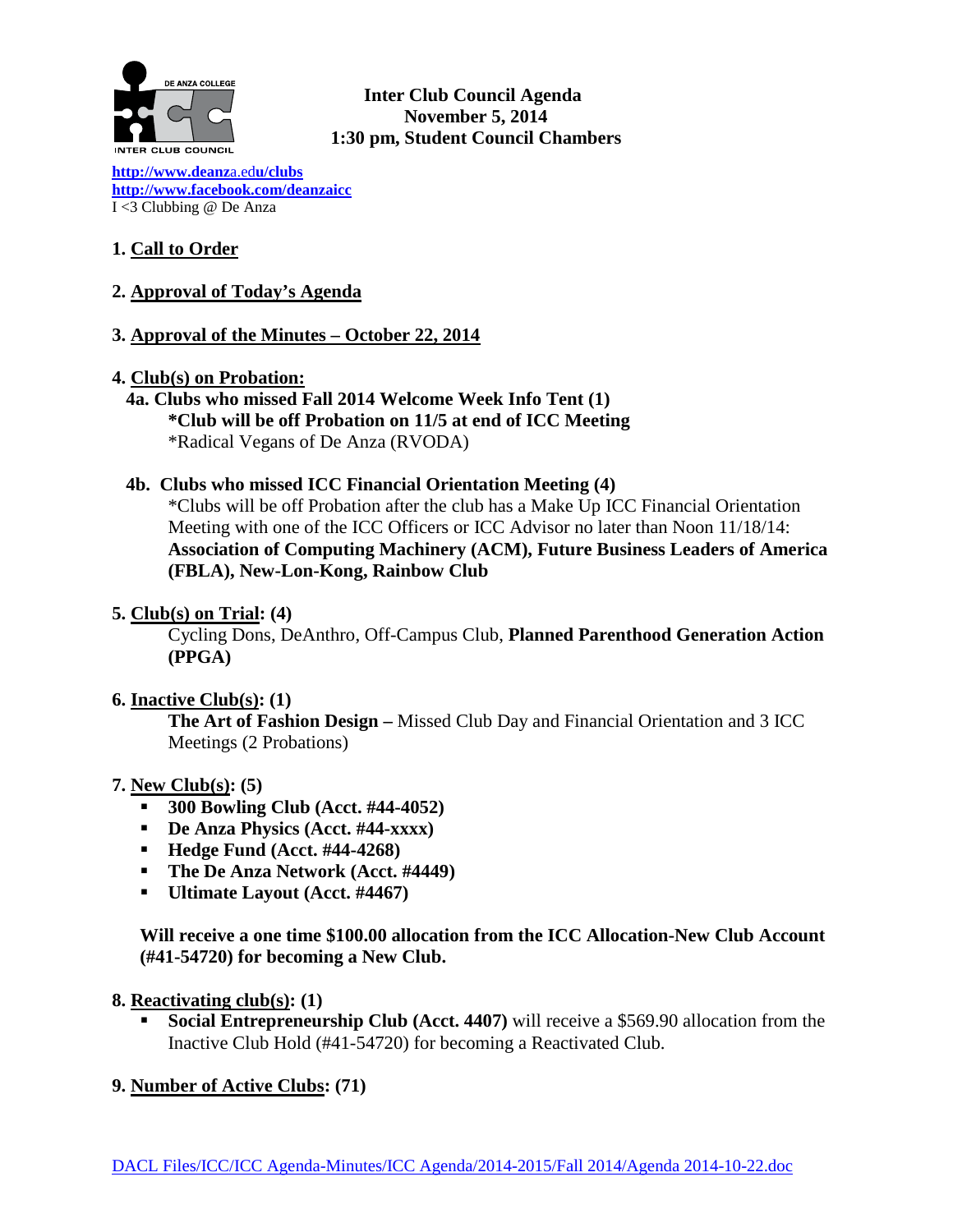#### **10. Calendars**

#### **10.1 ICC/Club Calendar of Events as of 11/4/14** Information is from the Event Planning Request Form (**New Information in Bold**/ \* Money collected)

## **Wed Nov 12 Thanksgiving Feast Conference hosted by Team HBV – 12:30pm – 2:30pm, Conference Room B**

- Fri Nov 14 \* The Masquerade hosted by ICC 9:00pm Midnight, Conference Room A/B
- Sat & Sun Martial Arts Workshop & Practice hosted by Shotokan Karate Club –
- 11/15&16 10:00am 4:00pm, PE14
- Thur Nov 20 Film & Discussion event hosted by Inclusability 3:45pm 6:30pm, Conference Room A

## **10.2 DASB Calendar of Events as of 11/4/14**

 Information is from the Event Planning Request Form (**New Information in Bold**/ \* Money collected)

- **Nov 11-13 Make Your Voice Heard Week hosted by Student Services – 10:30am – 6:00pm, Main Quad East**
- **Tues Nov 25 I Am Thankful For: hosted by Diversity and Events – 11:30am – 1:00pm, Main Quad**
- **11. ICC/Club Account Balance Status (New Information in Bold) (As of 11/4/14)**

| Club/ICC Allocation Account            | (#41-54730)      | \$9,200.00 |
|----------------------------------------|------------------|------------|
| <b>ICC Allocation-New Club Account</b> | $(#41-54720)$    | \$1,800.00 |
| <b>ICC Emergency Relief Account</b>    | $(\#44-4289)$    | \$5,077.45 |
| <b>ICC Events Award Account</b>        | $(\#41 - 54600)$ | \$9,800.00 |
| <b>ICC Inactive Hold</b>               | $(H44-4300)$     | \$8,264.69 |
| <b>ICC Scholarship Account</b>         | $(#44-4310)$     | \$8,525.10 |
| <b>ICC</b>                             | $(H44-4320)$     | \$2,520.48 |
|                                        |                  |            |

## **12. Business**

#### **12.1 Club/ICC Allocation Account Budget Request (Info/Action)**

Team HBV is requesting \$50 from the Club/ICC Allocation Account #41-54730 to #41-54264-5214 for Professional Services. \$50 will go to Team HBV Account #41-54264-5214 for Clean up Services.

|                              | Requested | Recommended |
|------------------------------|-----------|-------------|
| Professional Services (5214) | \$50      | \$50        |

If approved the Club/ICC Allocation Account #41-54730 balance will be \$9,150.00